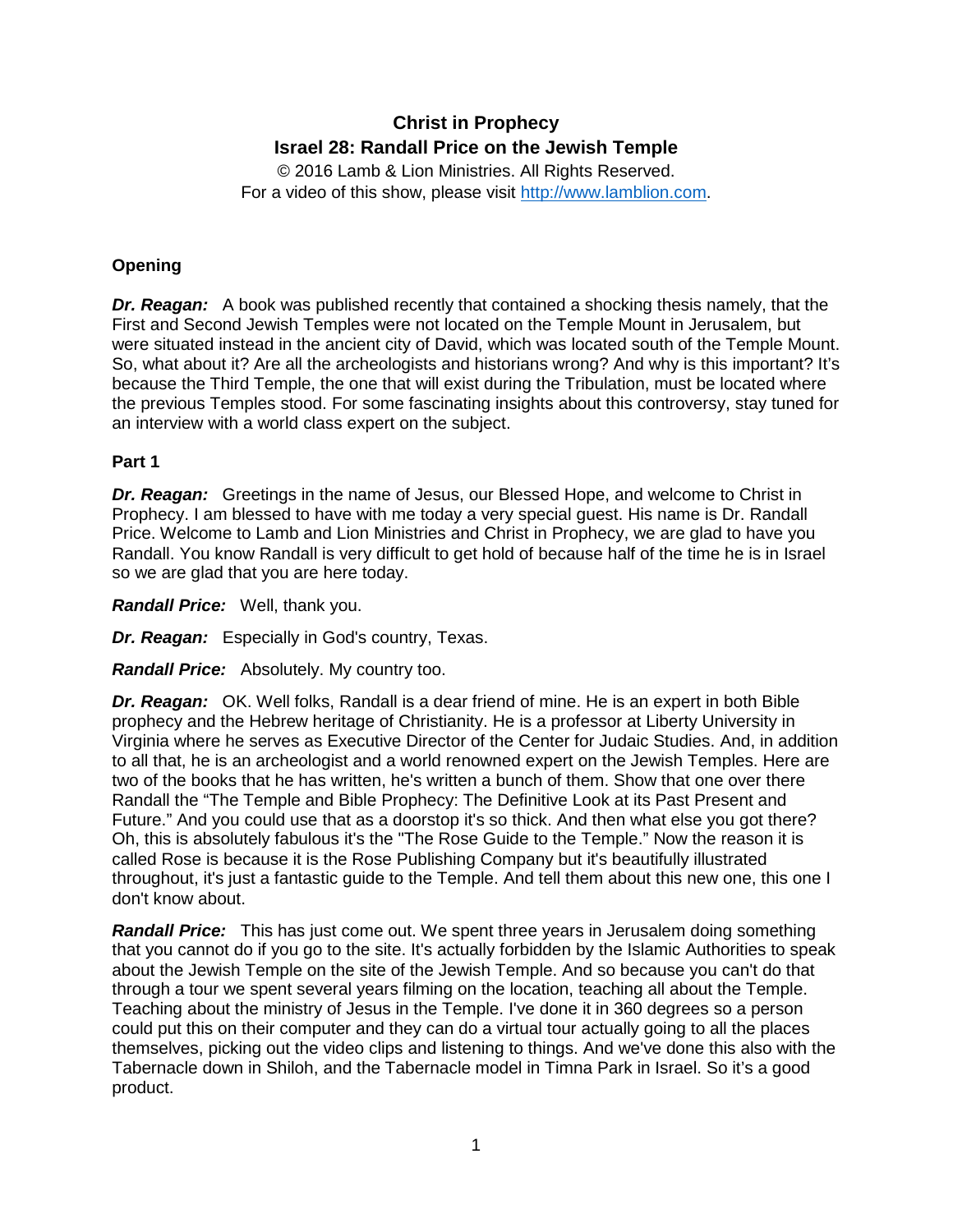*Dr. Reagan:* And how long does that run?

**Randall Price:** It runs as long as you want it to because it is self-exploring so it can go on forever.

*Dr. Reagan:* And it's in several languages, isn't it?

*Randall Price:* It's in four languages: English, German, Spanish, and Portuguese.

**Dr. Reagan:** And what is the name of your ministry in addition to all the things that you do?

*Randall Price:* My ministry is World of the Bible Ministries.

#### *Dr. Reagan:* Ok.

*Randall Price:* And we bring the world of the Bible to the word of the Church.

*Dr. Reagan:* Alright, and how can people get in touch with your ministry? Just look into that camera right there.

*Randall Price:* Yeah, just worldofthebible.com, that's the ministry website all of the information is there, so worldofthebible.com.

*Dr. Reagan:* And they can find all of these resource materials?

*Randall Price:* All the resources, a lot of free material they can download or read.

*Dr. Reagan:* And a lot of good articles.

#### *Randall Price:* Yes.

*Dr. Reagan:* Ok. Well that's great. Now Randall, your invitation to be on this program was prompted by the publication of this book a book, this one right here "Temple" by Robert Cornuke. In this particular--in fact the thing that gets me is his subtitle: "Amazing New Discoveries That Change Everything about the Location of Solomon's Temple." And at the top it says, "Could history be so stunningly wrong?" Well, what I want to do is I want to discuss this book with you. I want to present some of his arguments and have you respond to them. But first of all I want to get everybody oriented to Jerusalem. Ok, and then we'll come back.

*Randall Price:* Now folks, what we have here is a bird's eye view of the walls of the Old City of Jerusalem as they exist today. These are walls that were rebuilt by Suleiman the Magnificent back in the 1500's. This area is known as the Christian Quarter. This is the Armenian Quarter. The Arab Quarter. And all of this is the Jewish Quarter. There are many gates around the Old City the most magnificent one is the one up here called the Damascus Gate. But the one that is best known is this one marked in red here and that is the gate that has several names; it's sometimes called the Beautiful Gate, the Golden Gate, the Eastern Gate. It is the only gate that leads directly into the Temple Mount. This is what's called the Temple Mount it is a trapezoid. And this is the location of the Dome of the Rock and many people believe was the location of the ancient Jewish Temples. This right over here is what is called the Western Wall or many people in the west call it the Wailing Wall. This is Mount Zion. This is the Mount of Olives. This is the Kidron Valley. And what is astounding to most people is to find out that the ancient City of David, the original Jebusite city of Jerusalem was located to the south of here, not within these walls. It was just a tiny, little finger of land like this. And the reason it was built here is because there were deep ravines on each side of it that gave a natural defense. That's what David conquered. And over the years as the Jewish village began to grow it went up this way on a slope called the Ophel up toward the Temple Mount, the Temple Mount being Mount Moriah.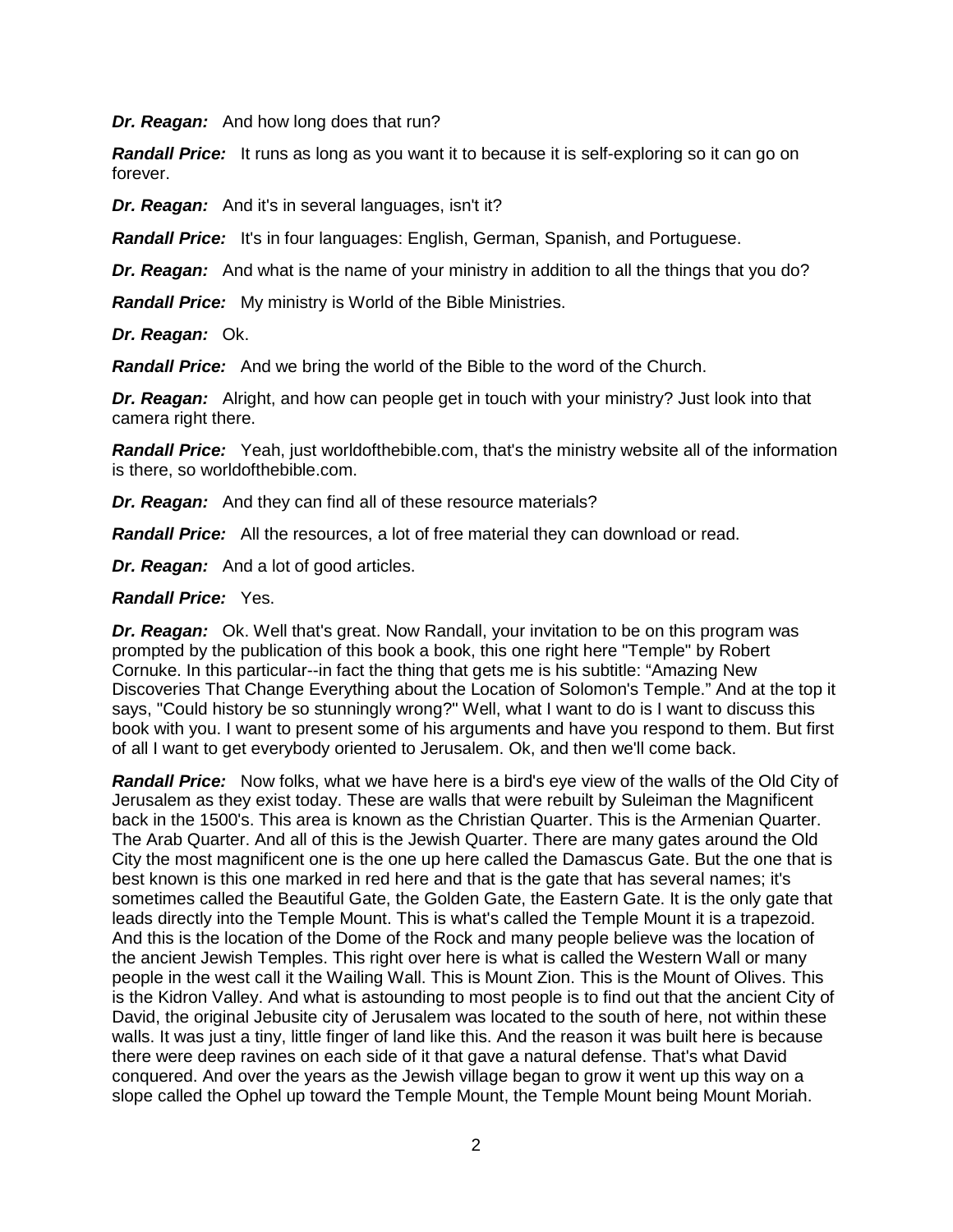This is where the threshing floor was located according to archaeologists and historians the floor that David bought for the situation of the Temple. One other thing and that is that the water supply was located here called the Gihon Spring and that was the water supply of the ancient city. Now with this in mind let us return to our discussion with Randall Price.

### **Part 2**

*Dr. Reagan:* Ok, folks now that we have the Temple Mount site in mind let's consider the arguments that Robert Cornuke presents in behalf of his thesis that the Jewish Temples were located in the Ancient City of David and not on what is called today the Temple Mount. Now, Randall the first argument he presents in the book is one that was astonishing to me because it can be disproved so easily I think, and that is this, he said the Temples were located in Zion, and Zion was the name of the City of David according to 2 Samuel 5:7 which reads, "David captured the stronghold of Zion, that is the City of David." Ok.

*Randall Price:* Let me say first that none of the views in this book are new, ok. Back about 10 years before this Ernest Martin now deceased wrote a book called, "The Temples that Jerusalem Forgot." And a lot of the information in his book is source from this book. The same premise though that when you talk about Zion being the City of David therefore the Temple should have been built in the City of David, Solomon was the successor to David. The problem is that we use the word Sion, Zion in the very passage he cites he says, "The strongholds or the fortress of David." That's what was captured from the Jebusites, therefore it was the place where the city began. But it didn't end there the city continued to grow as you told us on the map, went to the Ophel and then up to the higher area. And the fact is that when we look in the Scriptures Zion is considered Jerusalem as a whole. The passage like Isaiah 2 verse 3 where it says, "The law of the Lord will go forth from Zion, the word of the Lord from Jerusalem."

*Dr. Reagan:* Written long after David conquered that city.

*Randall Price:* Right, yes. And the parallelism is that Zion and Jerusalem are one and the same.

*Dr. Reagan:* So it is a common term for Jerusalem?

*Randall Price:* It is. So it encompasses not just the City of David but also the larger Temple Mount.

*Dr. Reagan:* I hadn't had this on my list of allegations but I want to pick up on something you mentioned about the book there. The title of it, "The Temples that Jerusalem Forgot." How could people forget where their temples were located?

*Randall Price:* This is a major argument in these books that this was completely lost history. That it is a fact now only rediscovered by people like this in our time. In fact that is just completely wrong. When you are talking about a sacred site, a place to which Jewish people pray three times a day and always have been oriented toward that. Back in 1 Kings 8 Solomon said, "Pray toward this place."

*Dr. Reagan:* Yes.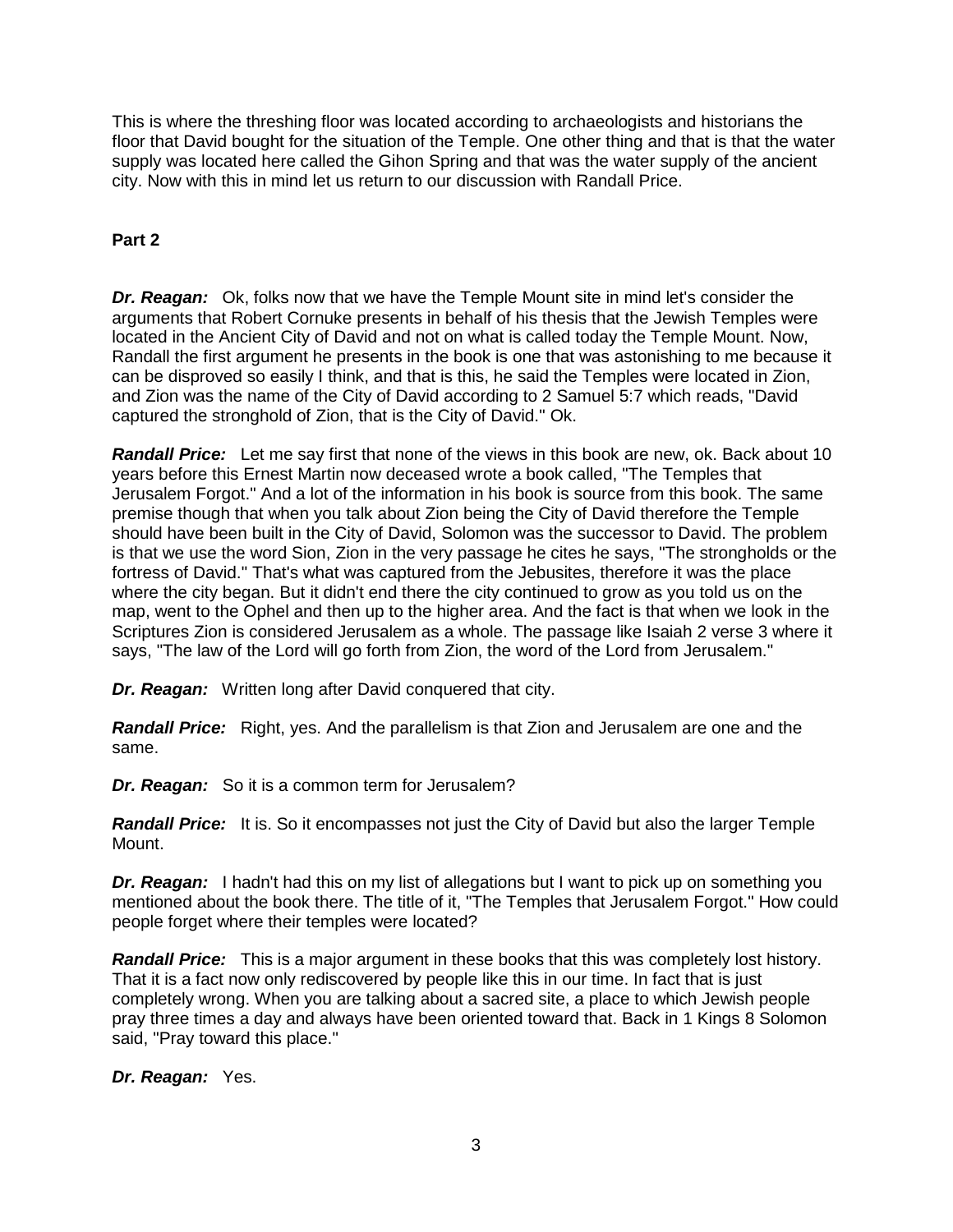*Randall Price:* We know that was always the case from the very beginning. Now that place was not lost even when the First Temple was destroyed they knew exactly where to come back and they said they rebuilt the Second Temple on the very place of the First Temple. When the Second Temple was destroyed we know that they continued to reverence that site. The site was left barren purposely by the Romans and later by the Byzantine Roman Christians because it was the site of the Temple.

*Dr. Reagan:* And people have prayed at that site for thousands of years.

*Randall Price:* I've excavated at the Kotel Excavations just beside there and uncovered one of the Eastern Roads of Cardo which went right by the Temple Mount. And went there so that people could actually in a sense mock the Temple because it had been destroyed in a judgment of God against the Jewish people that elevated some of their own beliefs. But beyond that you clearly have from the Second Century AD 100's AD at the time of the Emperor Hadrian he put a ban on Jews coming to the Temple Mount. So the closes they could get were the Mount of Olives. So, they would come at the Tisha B'Av the time of the commemoration of the destruction of the Temple and bewail, and it said, "They looked at the ruins of the ancient Temple and cried about it." But you couldn't see those if they were down in the City of David had to be right in front of you. So, but throughout history we have continued literary documents from communities knowing exactly where to return in the Sixth Century AD they came right to the Temple Mount under Julian. And there's even inscriptions on the wall there on the southwestern side indicates that period. So, over and over throughout history no one forgot the location of the Temple.

*Dr. Reagan:* No one forgot, right. Alright second argument, Jesus prophesied that the entire temple complex would be destroyed. And yet the retaining walls around the Temple were not destroyed. Whereas the City of David lies in complete ruins.

*Randall Price:* Yeah. Well first there is no passage where Jesus said just that.

# *Dr. Reagan:* That's right.

*Randall Price:* Jesus said that not one stone would be left upon another, would not be torn down. And He and the disciples in Matthew 24:1-2 and Mark 13:1-2 where He talks about this, were leaving the temple complex. And the Greek term that's used "hierou" the term for the complex itself. But whenever Jesus uses terms like destroy this temple in three days, I'll build it up. Speaking of the temple of His body we know. That's the accusation they use against Him referring to the temple. He uses the word there "noas" which is the word for the temple proper. Now what Jesus is referring to anyway when He used the previous term was the Temple and all of the walls and gates immediately around it, not the retaining walls which are not a building.

# *Dr. Reagan:* Yes, that's right.

*Randall Price:* That's something else entirely. And that whole platform remained. We also know that the term used by Flavius Josephus the First Century historian that talks about in detail the destruction of the Temple. He uses the term that only means the destruction down to ground level, all destructions were that. And in fact we are introduced to the same term for the destruction of the Antonia Fortress. So their argument in this book is that the Antonia Fortress remains standing and actually occupied the place of the Temple Mount today. Well if they use that understanding then they have to say that they have no building left, that's not true. When they leveled the foundation it was only down to ground level, they didn't dig up the foundations they left them. And that was to show of course their conquest so they wanted to be able to show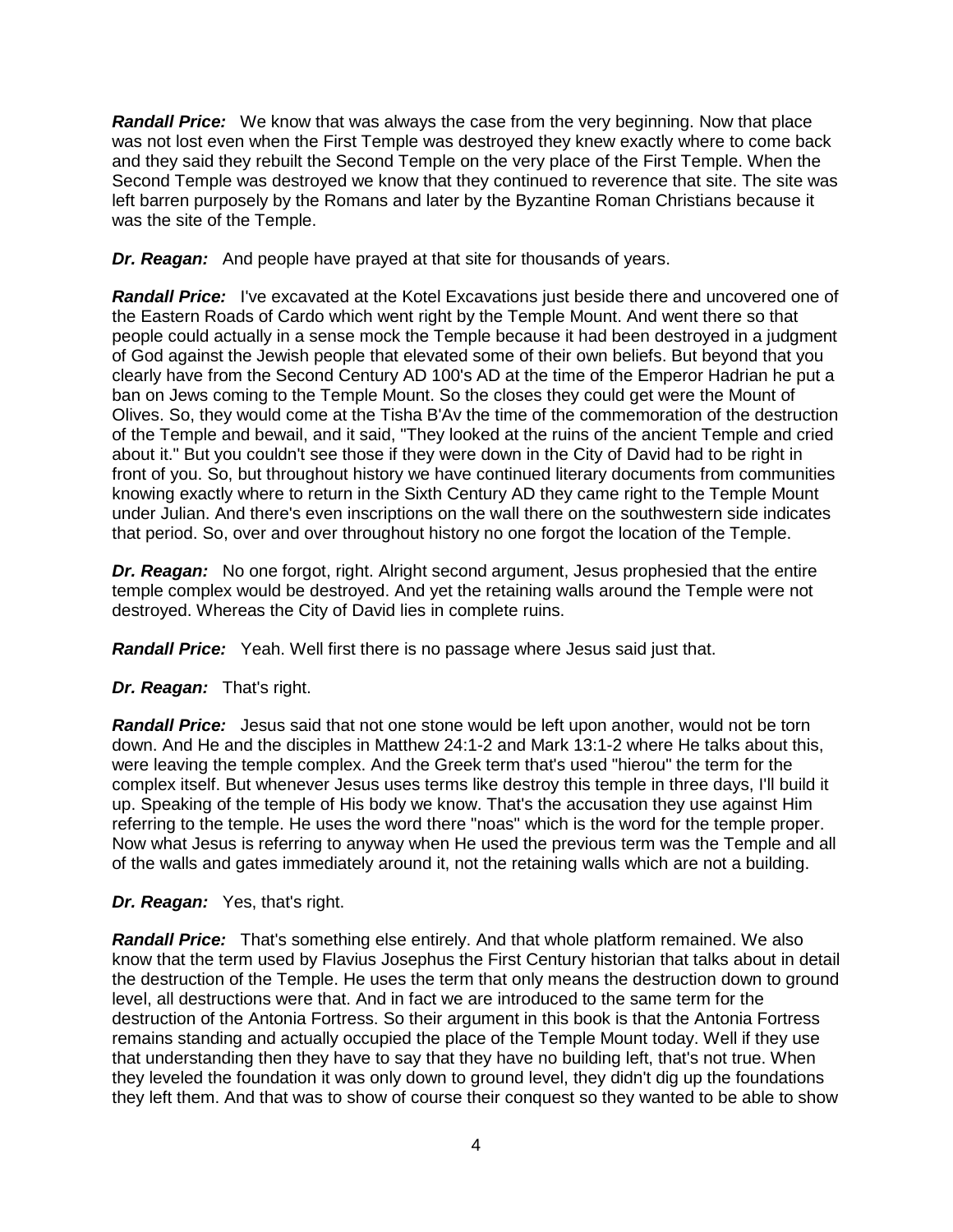that so that future generations would be able to say, "See how impregnable these buildings were and yet we conquered them."

**Dr. Reagan:** So, Jesus was talking about the buildings on the Temple Mount He wasn't talking about the retaining walls that went around the mount?

*Randall Price:* Yes. Absolutely not.

### *Dr. Reagan:* Ok.

*Randall Price:* We know from other archaeological sites that they say they were completely destroyed and the remains are there, so this a parallel.

*Dr. Reagan:* Ok, another argument, Scripture say a stream of water will flow from underneath the Temple and it will go down to the Dead Sea, and the Dead Sea will come alive. And he says in here that the Gihon Spring is located beneath the Ancient City of David, so that must have been where the Temple was for it to talk about water flowing out from underneath the Temple.

*Randall Price:* First there is a Gihon Spring down located in the City of David. You couldn't have gotten the water from there to a higher structure, there is no way to channel it up. But the passage he uses is Ezekiel 47 relates the Millennial Temple.

### *Dr. Reagan:* That's right.

*Randall Price:* A future Temple. And the water will not just only start from under the altar in the Temple it will go all the way down to the Dead Sea and that's why it becomes fresh in those days. But we know archaeologically and historically there is a spring beneath the Dome of the Rock, on the present day Temple Mount. Edward Robinson back in the 1840's discovered this, found it was about 80 feet below the Dome of the Rock. There had been publications talking about the historical eruptions of this spring throughout history. I know there was one in the 1990's I actually went to look at it myself in which the water flooded the Dome of the Rock from this underground subterranean spring. So, he apparently knows nothing about this but indeed that is on the location. Throughout the history of the Temple Mount there has been 38 known cisterns that have been discovered. Only recently Eli Shukron and others found right at the Tyropoeon Valley that goes up in that central part the western part of the city a huge reservoir for the First Temple Period. We know there was abundant water supplies was even later in the time of King Herod aqueducts that carried this from outside what they called the Pools of Solomon to the Temple Mount. There is no need even for a spring, yet that exists. But the water was abundantly provided to that site.

*Dr. Reagan:* Well my response to that would be first of all these scriptures he quotes are clearly Millennial scriptures that have to do with the Millennial Temple. And secondly we know when Jesus Christ returns there is going to be an earthquake, the greatest earthquake in all of history. And the complete topography of Jerusalem is going to be changed. So a whole new spring could come forth at that time. But it certainly does not apply to the City of David because these are Millennial prophecies.

*Randall Price:* That's right.

*Dr. Reagan:* Ok.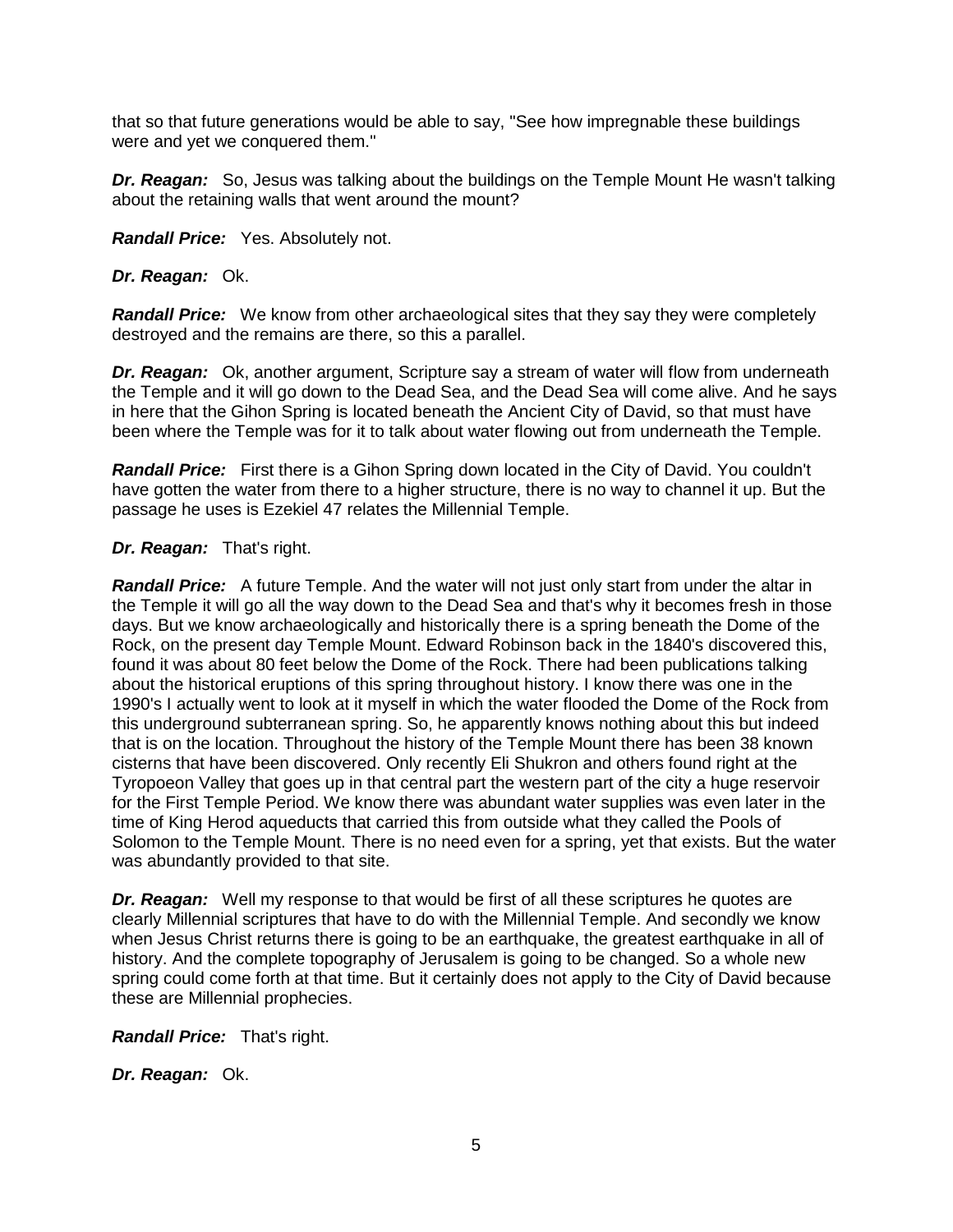*Randall Price:* And in the book they don't make any particular eschatological prophetical interpretations, so they can take passages where ever they want.

*Dr. Reagan:* That's convenient.

*Randall Price:* It is.

*Dr. Reagan:* Ok. The Temple Mount was the Antonia Fortress where the Roman army was garrisoned, what about it?

*Randall Price:* Well the Antonia Fortress was a much smaller building they make the entire excavated platform today having encompassed the Antonia Fortress with a 600 foot, two double bridges stretching down to the City of David. They have to understand one of their arguments in everything being completely destroyed is why we don't find any evidence of this things today in the City of David, or Ophel or any of these places. In fact that's impossible that you can so completely destroy these things that nothing would be left.

*Dr. Reagan:* And the debris was pushed over the sides.

*Randall Price:* Yes. Now the Antonia Fortress as I said was also destroyed. It was you know a building that was built in 37 BC by Herod the Great the first thing he did when he came he built Herodium Archa which was a Hasmonean Fortress that was there, so he built this to guard the area. Well we know that when you had the first Jewish revolt the Jews actually slaughtered all the Romans there, they occupied that structure. And then Josephus tells us the Romans attacking from the north took that fortress first. And it says they only had a two day siege and they took the whole thing. And then it says that in seven days they leveled it. Ok. You can't have a huge structure with the tens of thousands of soldiers he talks about it and only have a two day siege, and a seven day destruction so there is something quiet wrong about this.

*Dr. Reagan:* Yes, well I would agree. Now one of the major counter arguments to this thesis relates to the size of the temple platform as it relates to the size of the City of David. And to me it is the most convincing argument of all.

*Randall Price:* Yeah.

*Dr. Reagan:* Explain what it is all about.

*Randall Price:* In the book it is very misleading because they've drawn pictures but not to scale.

*Dr. Reagan:* Not to scale.

*Randall Price:* And that's the problem. When you realize that the original temple platform built by Solomon was a 500 cubit square. Now all the sources tell us this.

*Dr. Reagan:* That is about 800 feet, isn't it?

*Randall Price:* Eight hundred and sixty-one feet.

*Dr. Reagan:* Yes.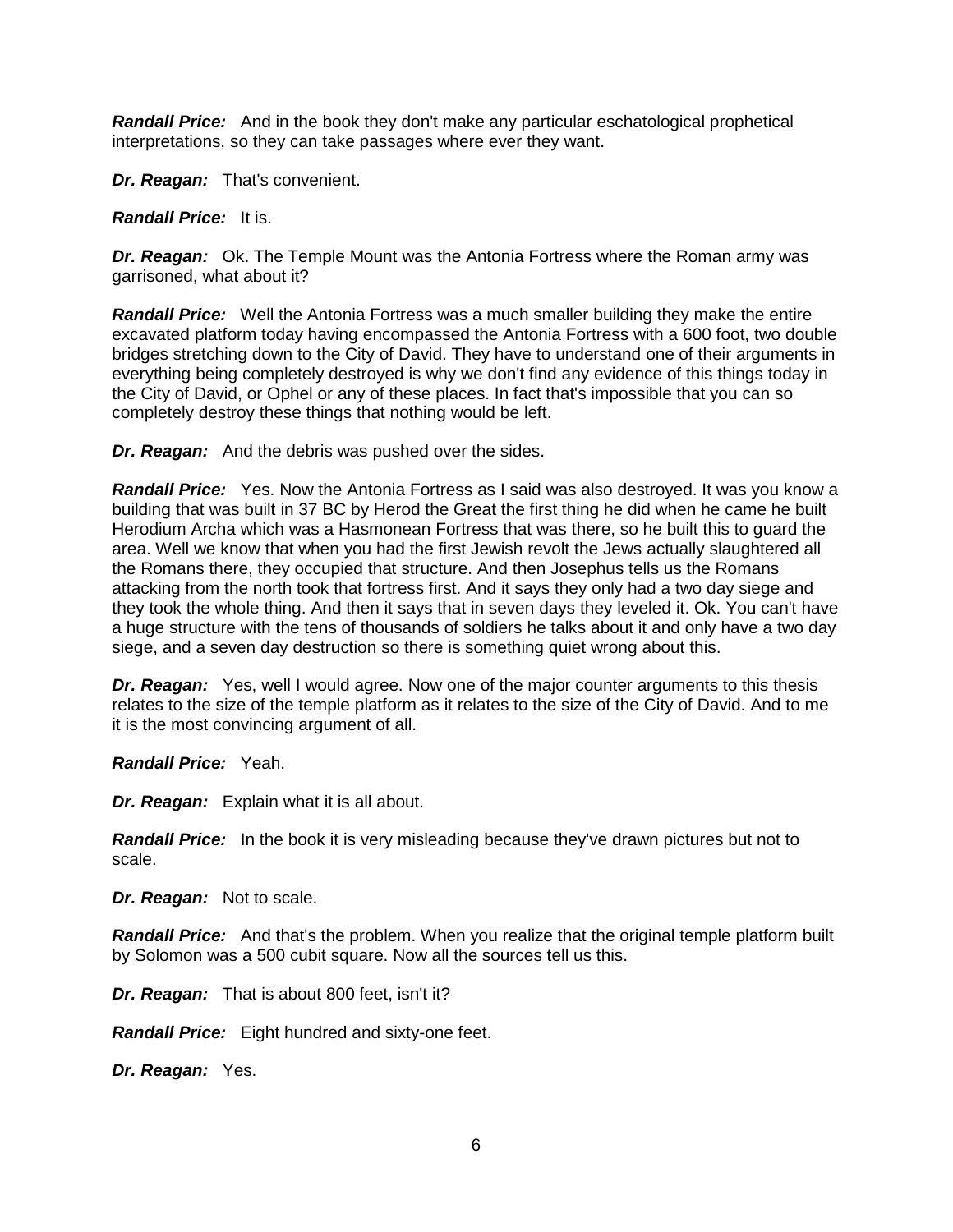*Randall Price:* Alright. And then when Herod came, there is a Second Temple built by Zerubbabel after the first was destroyed, and then Herod came in and enlarged that. And in the enlargement he put the Temple right on that 500 square platform but he enlarged it on both sides. So he put a huge area in the south to serve as part of troops, and he put a larger area right in the eastern side. We have what was called at the southern end the Court of the Gentiles and it was the largest of them all. Here he had a royal stoa colonnaded structure going all the way around it to impress the Romans that was the kind of thing you did to make the Temple fit their world. And so he enlarged this on the north side he enlarged it a bit as well. If you go to the modern day eastern wall that is there it is still on the same line from the original temple times, and you can see the additions. We have what is called the seam and the bend down on the--

*Dr. Reagan:* What happens if you take all that and put it in the City of David?

*Randall Price:* Well here's the problem just taken the 500 square cubit, if you place that over the City of David, well the City of David is basically gone. We know that what was called Area G where you have homes from the Tenth Century built after the time of David. Well they would have had to dig through the floor of the Temple to build those houses.

*Dr. Reagan:* The Temple would extend over the Kidron Valley, wouldn't it?

*Randall Price:* Well it would have blocked the Kidron Valley. And then you have to have a whole dam to the north. And we have graves, two Judean Kings, we have many other graves all been excavated in that area they called the Silwan Village that would have extended over that as well. It is just simply impossible to have it fit that size. They make the argument that it does fit, but it does not fit.

*Dr. Reagan:* Well it fits in their drawings in the book because they don't draw it to scale.

*Randall Price:* Right. And where would you put this trapezoid platform that Herod had? It was enlarged it would have had to go there on top of all of that. Simply impossible.

*Dr. Reagan:* Ok. Any other arguments you want to mention about this book?

*Randall Price:* Well I think it is important there are a lot of literary sources that are brought out and a lot of pilgrim accounts and things like this. It needs to be understood that they are not always correctly citing the documents, and they are not always correctly interpreting the documents. In other words when they will say that a pilgrim is looking down on the City of David, he's not he's actually going the opposite direction. We know that they talk about the threshing floor and they act like that would in the City of David. We talk from 2 Chronicles chapter 3:1 it tells us very clearly that "Solomon began to build the Temple on Mount Moriah on the threshing floor of Ornan the Jebusite which his father David had bought." And that tells us that threshing floors were always outside the city, they are always generally on higher ground. But we do know that when David took the Ark out of the city of Zion to the place where it would be he went up out of the city, out of the City of David.

*Dr. Reagan:* That's right.

*Randall Price:* And clearly we had those designations constantly for where it was built, it is built on higher ground.

*Dr. Reagan:* Good points.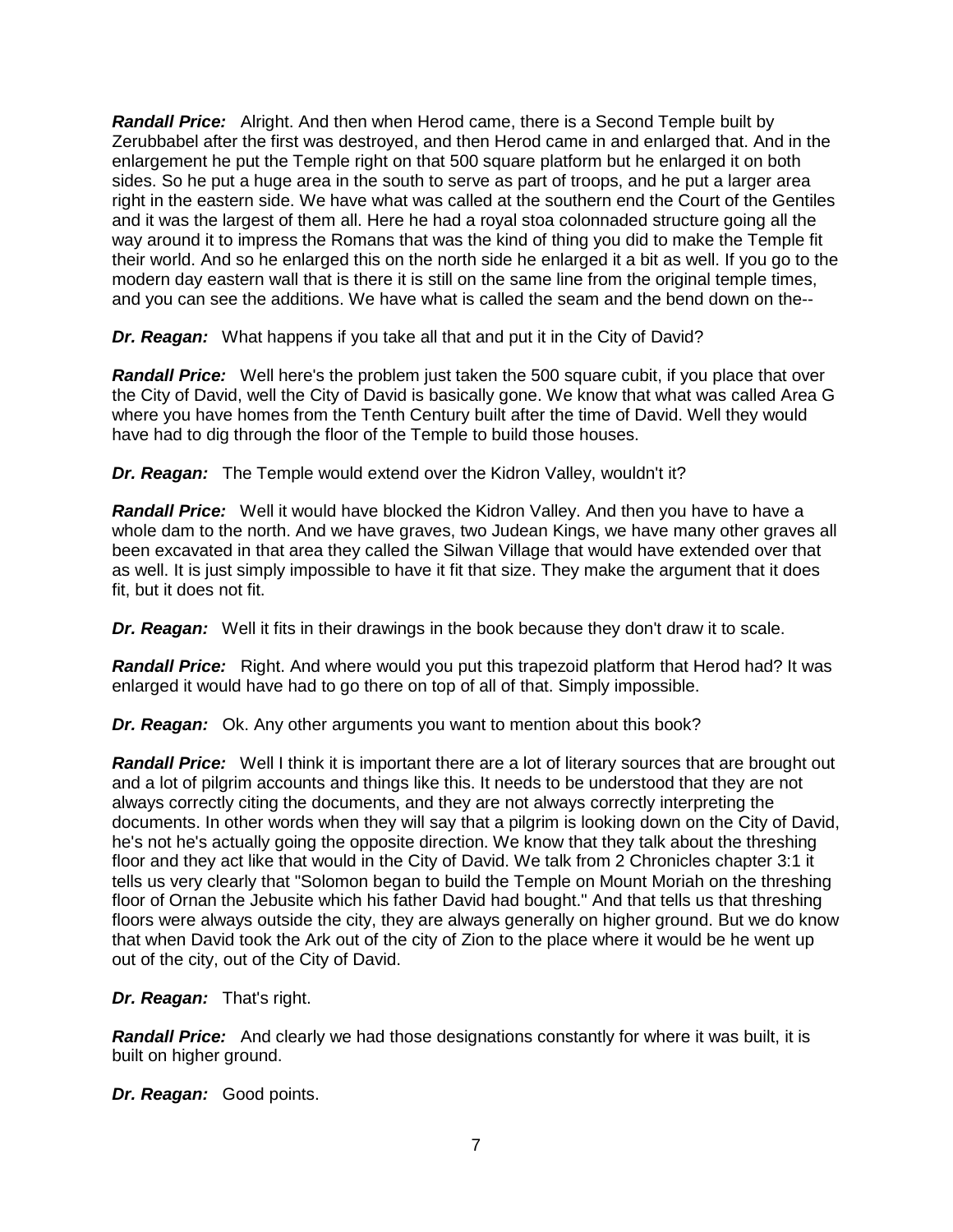*Randall Price:* Well let's take a break and come back and talk about where you think the Temple was actually located on the Temple Mount.

### **Part 2**

*Dr. Reagan:* Welcome back to Christ in Prophecy and our interview with Dr. Randall Price, who is one of Christendom's most important experts on the Jewish Temples. Randall I want to ask you where you believe the Ancient Temples were located on the Temple Mount? Some say they were down at the Al-Aqsa Mosque, some say they were where the Dome of the Rock, some say they are north of that. What do you say?

*Randall Price:* Well of course what I believe is not that important, what it is important is the facts archaeologically that we have.

#### *Dr. Reagan:* Right.

*Randall Price:* Back in in the 1960's and 70's Benjamin Mazar wrote this book, he was an excavator.

*Dr. Reagan:* "Mountain of the Lord."

*Randall Price:* Right. He wrote this dealing with the excavations related to the Temple at the foot of the Temple. As you may know no one can actually do archaeological excavation on the Temple Mount because that is under the control of the Islamic Waqf and this Islamic Trust maintains it in a religious sense. So they don't want anyone for any purpose other than Islam to be there. So all the excavations have to be taken place outside of that. Now we do have the research of those who were there in the 1800's from the British who were able to do different types of works. And we have very detailed mapping and archaeological work that they were able to do. And then we also have of course historical documents that tell us things. But in the last ten years because the Muslims decided to build in the place what we call Solomon's Stables a new mosque, it is underground it has like 10,000 people. They excavated over 20,000 tons of archeological debris and they dumped it in the Kidron Valley. Well the Israeli's went and said this stuff is full of important stuff.

*Dr. Reagan:* I love this story.

**Randall Price:** So over the last ten years they have been sifting through this. I've worked at that site many times as well as many of my students. There's been over 6,000 -7,000 coins discovered, revolt coins with the name Holy Jerusalem on it. But they have found the tiles that were in the Court of the Women which are discussed in the Talmud of what they looked like. They've find inscriptions. They've found names of Jewish individuals some connected with the Bible era. They've find seals. They've find all kinds of things. And all this directly came from the Temple Mount there is no doubt. Now if this was the Antonia Fortress or some other kind of place you wouldn't of had these things.

*Dr. Reagan:* The Muslim did them a favor.

*Randall Price:* Yeah. Just recently in the news there's been the publication of a seal of Hezekiah it was a bulla it was actually discovered in 2010 through the sifting project. They got it